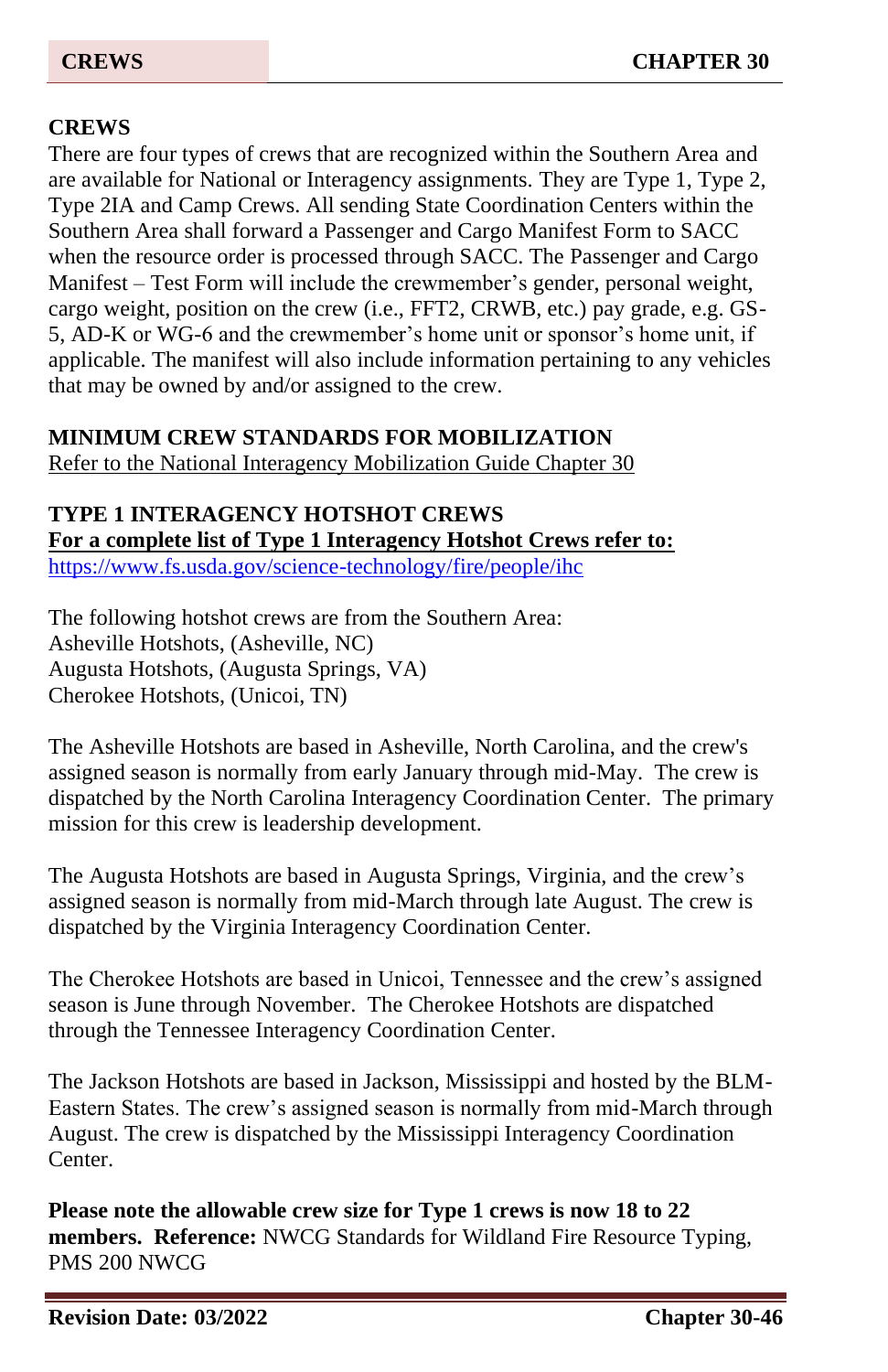#### **Type 2 and Type 2IA: Agency Specific, Sponsored or Interagency (Multi-Agency) Regular Crews**

Agency specific, agency sponsored or interagency crews from sub-geographic areas have been identified and will be dispatched within the regular Southern Area crew rotation to incidents within and outside of the Southern Area.

Federal land management agencies as well as state land management agencies within the southern area can mobilize crews made up of regular agency and state personnel as well as administratively determined (AD) casual hire individuals for needs within and outside the Southern Area. These crews will be included in the Type 2/2IA crew rotation. However, in adherence to a mutually established agreement, crewmembers making up modules within the first two rotations should be from units within the assigned designated states of the module on rotation. For example, the Knoxville module will consist of crew members from the following states when the Knoxville module is up in rotation, Kentucky, North Carolina, Tennessee, and Virginia. The crew modules will operate on a two-week schedule which coincides with federal pay periods. A rotation schedule has been established and agreed upon and can be viewed on the SACC website.

During the first two rotations, the crew module rotation schedule will be strictly adhered to. The exception should a crew mobilization center not be able to mobilize a module then the next crew mobilization center in the rotation will be moved to the up position. However, should a crew mobilization center be bumped up in the rotation due to the current crew mobilization center's inability to mobilize a module, the crew mobilization center will maintain its regular scheduled time period. The crew rotation is in effect May 15th through September 30th.

### **Type 2 & Type 2IA Crew Identifiers:**

Following is the standard format for crew identification for Type 2 and Type 2IA crews. Crews from any state should be numbered consecutively, regardless of agency (for example, AL NF #1, AL NF #2, AL ST #3, AL MA #4, etc.). This eliminates confusion over duplicate crew numbers.

| <b>Abbreviated Crew Name</b> | <b>CREW Name</b>             |
|------------------------------|------------------------------|
| NF#                          | <b>National Forest Crew</b>  |
| ST#                          | <b>State Crew</b>            |
| BIA#                         | Bureau of Indian Affairs     |
| JC#                          | <b>Job Corp Crew</b>         |
| NP#                          | <b>National Park Crew</b>    |
| FW#                          | Fish & Wildlife Service Crew |
| MA#                          | Multi-Agency Crew            |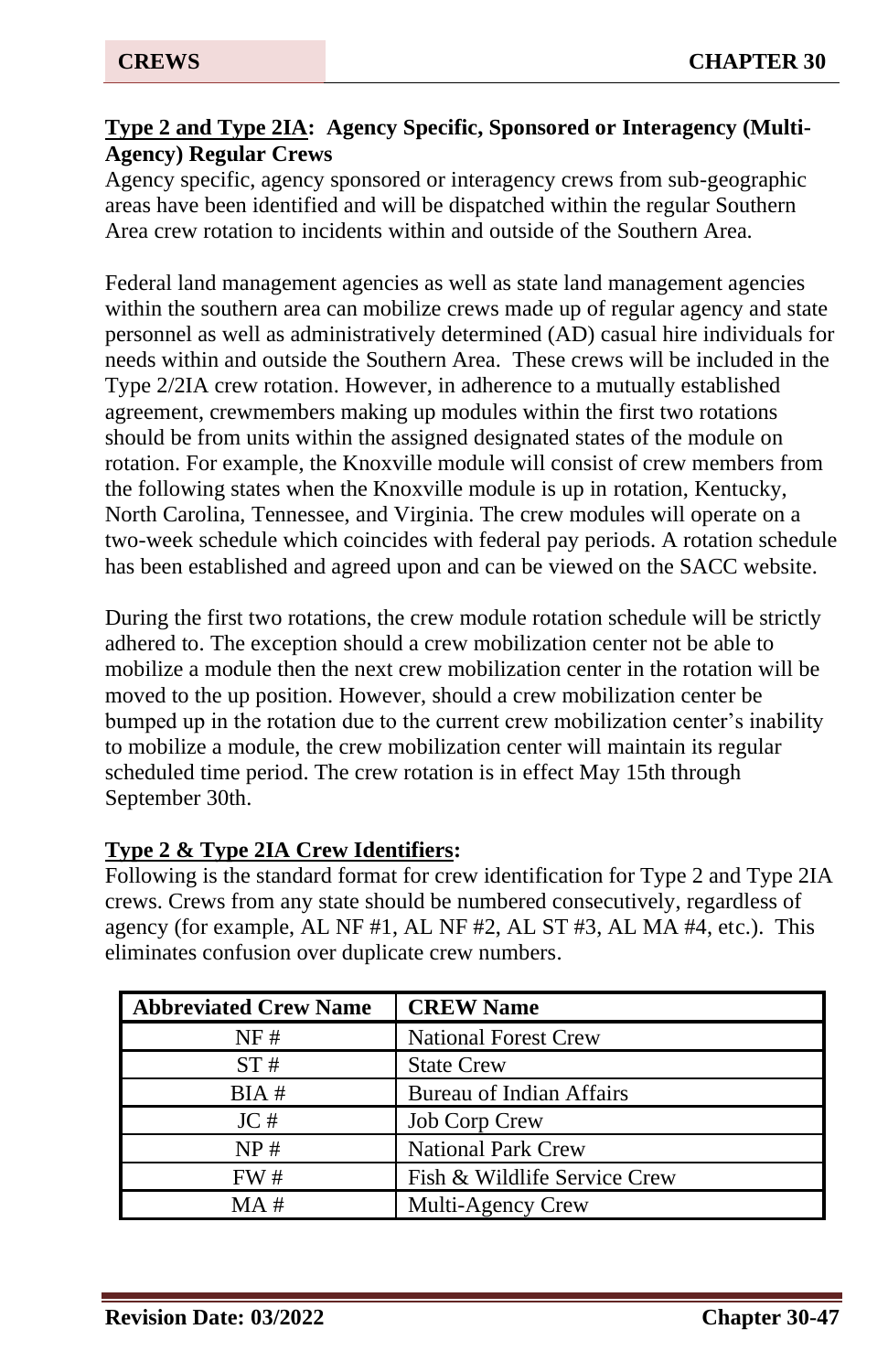#### **Camp Crews:**

Camp crews are ad-hoc crews that are usually agency specific or agency sponsored and mobilize with 8 to 10 members. Camp crews are not assigned fireline duties but are usually assigned camp cleanup or kitchen duties.

#### **Type 2 and Type 2IA Crew Modules:**

During the period of greatest western fire potential (beginning approximately May 15), Southern Area Type 2 crews are assigned to "modules" comprised of 5 crews each. The modules are on call on a predetermined area rotational basis to expedite national mobilization from Southern Area jetports. Crews are expected to report to their assigned jetport with required Fireline (PPE). Refer to Interagency Standards for Fire and Aviation Operations, in Chapter 7 for description of required Fireline PPE.

When western mobilization begins, the SACC Center Manager will discuss mobilization potential for southern crews with the National Coordination Center. If potential mobilization appears high, the SACC Center Manager may begin to move modules into Mobilization Centers in preparation for transport. Expected duration in a Mobilization Center may be up to 3 days, prior to transport.

Crew module rotation (for mobilization outside of the Southern Area) will be as follows:

The crew module mobilization centers will operate on a two-week schedule which coincides with federal pay periods. Crews will have 6 hours to assemble before moving to their designated jetport. It shall be the providing state center's responsibility to transport crews from the home unit to the mobilization center for mobilization and from the mobilization center back to the home unit for demobilization. If, due to logistical limitations, the designated jetport cannot be used, an alternate jetport will be determined by SACC, NICC, and the Module Coordinator at the time the order is received.

When the first area module is mobilized, the next crew mob center in rotation will be notified and placed in the "up" position. All Southern Area crew mob centers will be notified to be on alert whenever a module is mobilized. The module rotation will be utilized and completed for two complete rotations in order to give all crews an opportunity for assignment. Once the rotation has been completed for two cycles for the season, conference calls will be held to coordinate the crew mobilization in order to mobilize all remaining crews as needed.

If a crew module passes during their rotation period, an opportunity for an assignment was proposed; therefore, it should count against their rotation period.